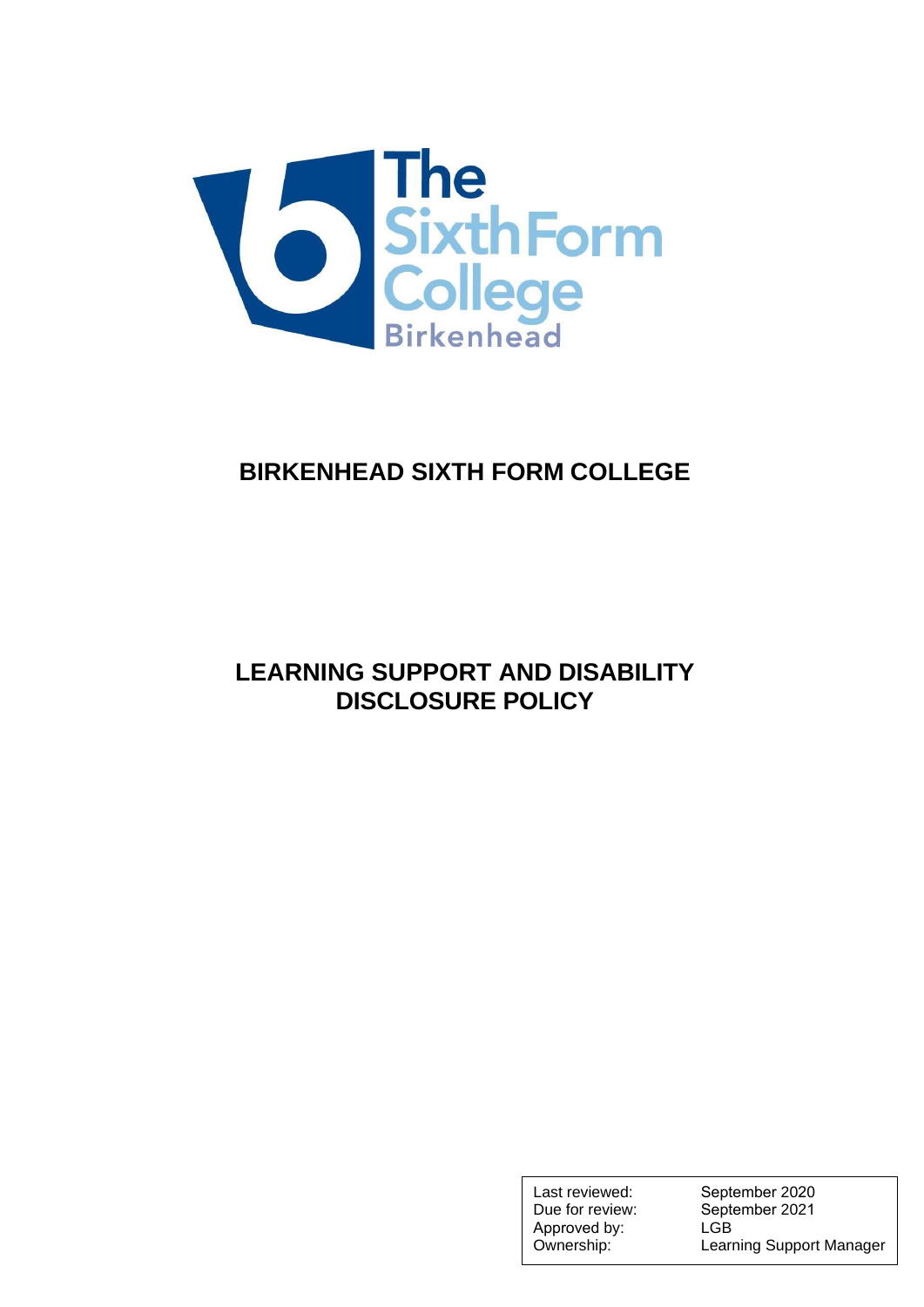To develop appropriate provision where all students have the opportunity to achieve their academic potential and personal and social goals, regardless of individual educational need or disability.

#### **Objectives**

To encourage a culture of openness where students with special educational needs and/or disabilities (SEND) feel able to disclose their disability to the College whereby appropriate reasonable adjustments can be anticipated and/or made during recruitment, assessment, on their programme and in the progression process.

To develop and maintain links with external agencies eg. Wirral schools (including the partner high schools and Joseph Paxton Campus), Wirral Children's Services Department, Wirral Health Authority, Social Services and other agencies to ensure a rigorous assessment is undertaken.

To identify progression opportunities for students with SEND to training, employment, Further and Higher Education in conjunction with the pastoral tutor, careers advisers and the SEND Careers Leader.

#### **Contents:**

- 1. Overview
- 2. Statutory requirements
- 3. Reasonable adjustments
- 4. Confidentiality and disclosure
- 5. Division of Responsibility
- 6. Additional Learning Support on Sapien

Appendix 1 Additional Learning support Interview Form/disability disclosure agreement form

### **1. Overview**

This policy document outlines the College's commitment to students with a disability including the legislative framework, reasonable adjustments, confidentiality and disclosure, plus division of responsibility within College. The College will seek to encourage students to disclose a disability and to ensure that students with a disability are protected from discrimination and have access to the full range of College facilities and services. We endeavour to provide an inclusive learning environment free from disability discrimination to work towards the social model of disability, thereby not focussing on an individual's disability or medical condition but ensuring their rights and requirements are met.

#### **Aim**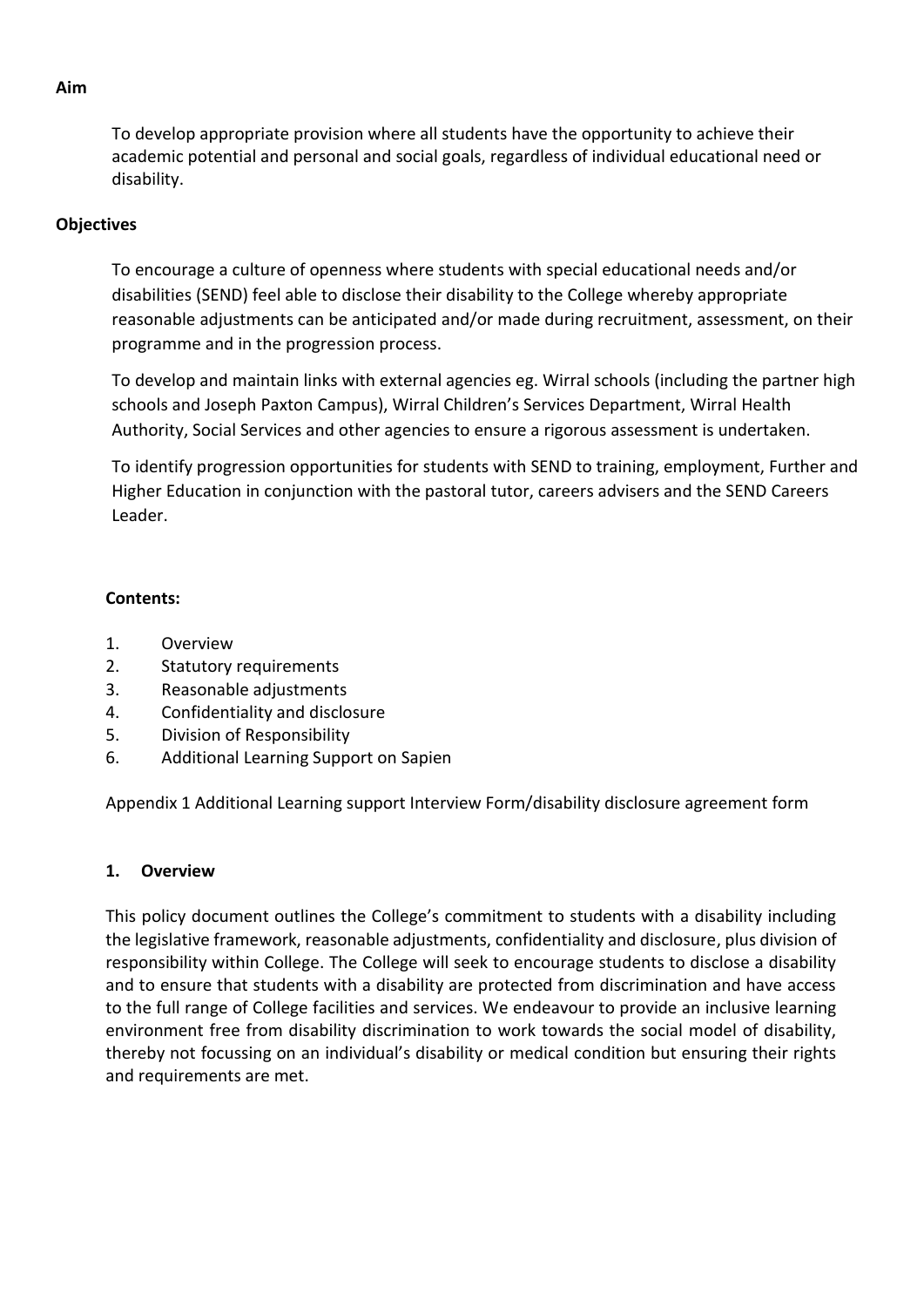#### **2. Statutory Requirements**

## **2.1 The Equality Act 2010**

The Equality Act places a positive duty on all public bodies, to eliminate discrimination and to promote equality of opportunity for people with disabilities. The Act includes a public sector equality duty to ensure that public authorities, and those carrying out a public function, consider how they can positively contribute to a fairer society through advancing equality and good relations in their day-to-day activities.

### **2.2 The SEND Code of Practice 2015**

The SEND Code of Practice works alongside the Equality Act to protect students and potential students from discrimination, putting obligations on educational establishments and local authorities to make reasonable adjustments to ensure students with SEND have the support they need to reach their academic potential.

The College will put in place procedures to ensure that all disabled students are treated fairly. Some adjustments can only be put in place if the College knows about a student's disability and are able to pass on relevant information to the members of staff who will need to know about the adjustment.

# **2.3 Definitions**

Under the Equality Act, a person is disabled if they have a physical or mental impairment which has substantial and long-term adverse effect on their ability to carry out normal day-to-day activities. Impairment covers physical, mental or sensory impairment.

Students who become disabled, or become aware of their disability during their time in College, should have every opportunity to complete their course through reasonable adaptations and support once they have disclosed their disability, and have given consent for information to be shared to relevant staff. The support they will then receive will be comparable to a student who disclosed a disability at the start of their course.

### **2.4 Disclosure**

Once a student has disclosed their disability on their application form, a member of the Learning Support Team will interview the student to give them the opportunity to discuss any reasonable adjustments or support that they may need in College. Although students are not obliged to disclose their disability, the College fosters an environment and culture which encourages disclosure.

It may be beneficial for the college to liaise with the student's previous school in order to get information and paperwork, such as exam concessions reports, prior to them coming to College to ensure they are supported from their first day. Students will be made aware of this during the application process.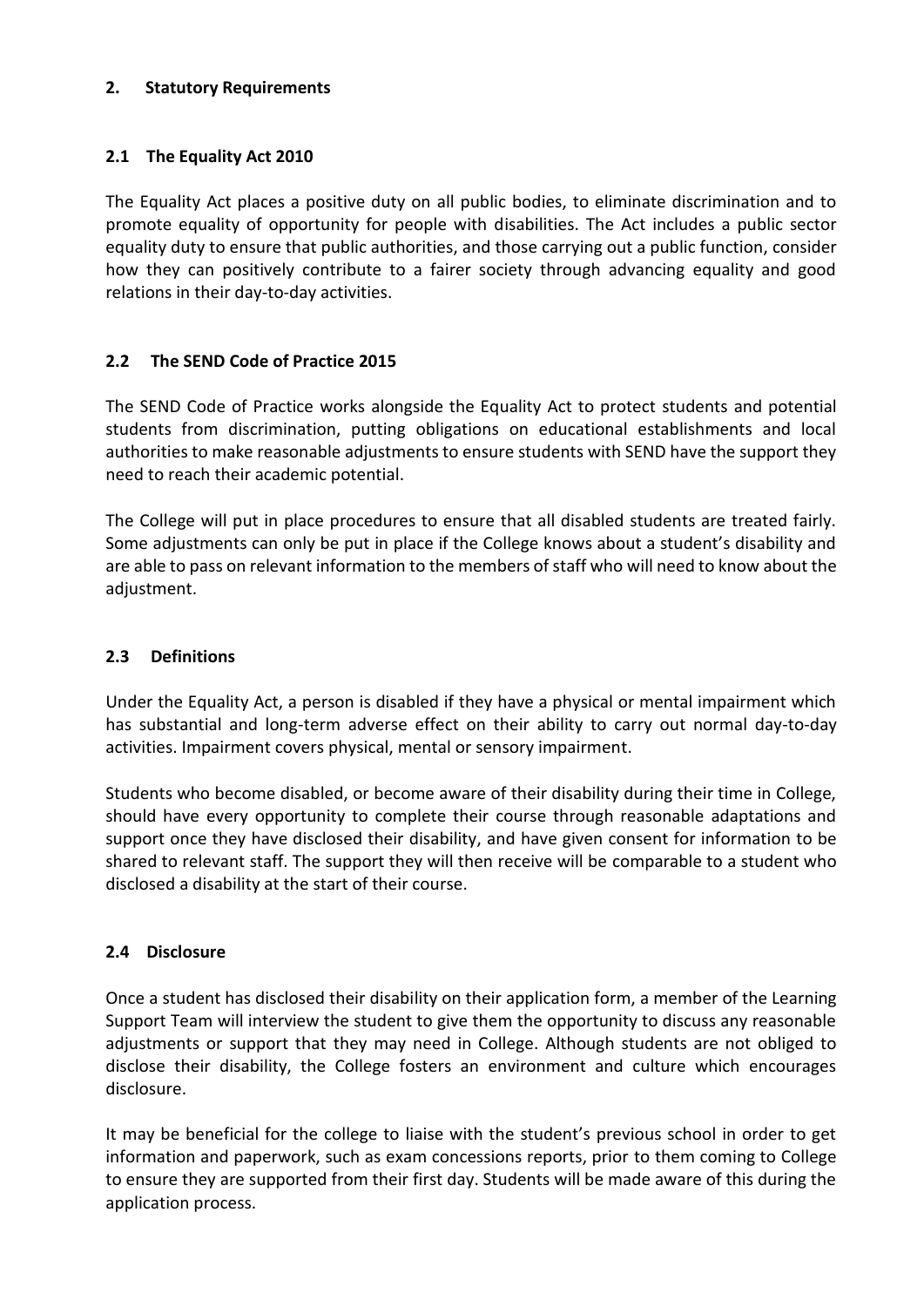Some students might be reluctant to disclose their disability because they are worried that they may be discriminated against. The College will ensure that all students are treated equally and fairly and can feel confident in disclosing a disability. Students may also fear that, by disclosing details of a disability, this will become general knowledge. Students will be informed that their support needs will be shared with staff on a 'need to know' basis, and that all information is kept confidential.

Once the College is aware of the student's disability, reasonable adjustments can be made to ensure they have the same chance of success as their peers, regardless of need. However, if a student does not wish to give permission for their disability to be disclosed and shared with relevant staff, these adjustments may not be implemented. The student will be made aware of this, and will sign to confirm they understand (appendix 1).

#### **3. Reasonable Adjustments**

When a student has disclosed a disability, the College is required to make 'reasonable adjustments' to ensure that disabled students are not placed at a 'substantial disadvantage' as a result of their disability. These adjustments can include changes to the environment or how activities are undertaken, which may include using additional support resources, such as assistive equipment or technology, or making physical changes to environment. The Additional Learning Support Manager or Additional Learning Support Co-ordinator will ensure that relevant staff and tutors are made aware of the adjustments.

Decisions about whether an adjustment can reasonably be made will depend upon individual circumstances; resources of the College, the cost of adjustment, the practicality of any changes and the potential benefit of adjustment will be taken into consideration.

Evidence of special educational need or disability or medical condition will be required in order for College to make specific reasonable adjustments.

### **4. Confidentiality and Disclosure**

The College seeks to encourage potential and existing students to disclose a disability by asking students to disclose on application and enrolment forms, by publicising the Additional Learning Support Offer, and by providing opportunities for existing students to disclose their disability in College. The additional support required by a student is entered onto the internal Sapien system with the prior consent of the student (see Additional Support Form – appendix 1).

If a student does not wish to give permission for their disability to be disclosed and shared with relevant staff, they will be asked to complete and sign the document (Appendix 1). This means that information will not be shared with relevant staff, and therefore will remain between the student and staff member. It should be noted that in withholding consent it may be difficult to implement reasonable adjustments.

#### **5 Division of Responsibility**

The Governing Body of the College has overall responsibility for this policy. Managers, and in particular the College Principal and Senior Management Team, are responsible for taking the lead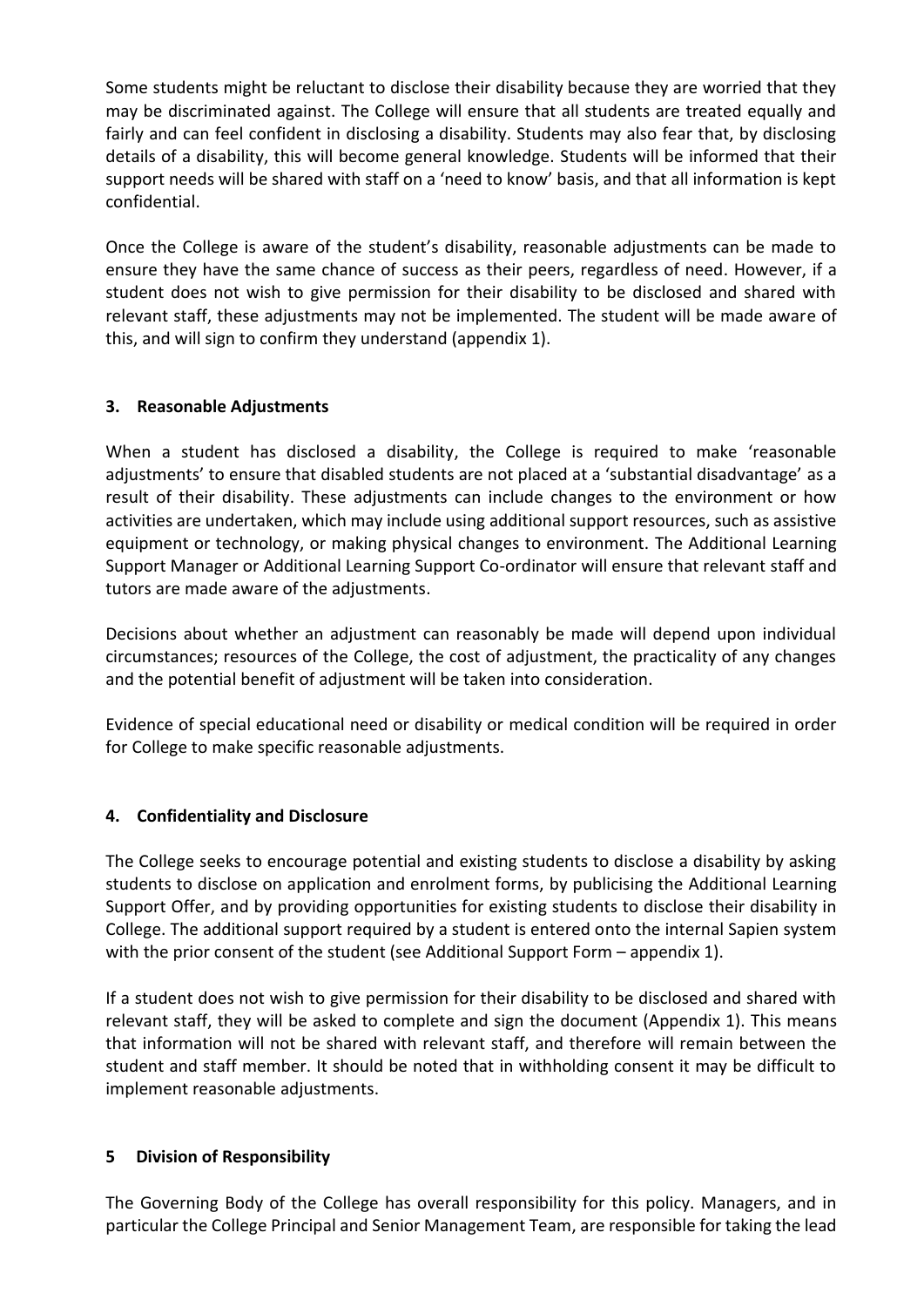in challenging discriminatory behaviour on the part of the managers, staff or students and creating a positive working environment and inclusive ethos. All staff have an awareness of the College statutory duties in relation to disability legislation, ensure that all aspects of College policy and activity are sensitive to disability issues. The College ensures that disability monitoring information is collected and analysed and the College ensures that marketing materials present appropriate positive and non-stereotypical messages of disabled people and non-disabled people.

The Additional Learning Support Team is responsible for ensuring that all students with disabilities receive the necessary support. The Additional Learning Support Team will liaise with staff to ensure that they are aware of the support needed, provide advice and guidance to staff and students and complete an online Individual Learning Support Plan (ILSP) of the support needs to monitor and evaluate our service.

Students are responsible for ensuring that they contribute to a learning environment in which the dignity of every student is respected, that they inform the College of their needs in relation to any disability and give permission for this information to be passed to relevant staff as appropriate, that they declare any disability or medical condition which may put themselves or others at a Health and Safety Risk on the particular course of study that they are undertaking and that they respond appropriately to the support agreed and provided.

### **6 Additional Learning Support on Sapien.**

Students with disabilities are interviewed by a member of the Learning Support Team. Once the student has given permission for their support details to be documented on the system, this information is placed on the student's Sapien page and is available only to staff relevant to the student, and includes any reasonable adjustments required, examination concessions and support needs of the student. The student can also access this information from home.

#### **7 SEND Provision**

In order to provide effective support to its students, the College will:

Work with SEND students, parents/guardians and their high school to ensure students are supported through the application procedure to disclose their SEND and provide appropriate support while in college to meet their individual needs.

Work with students, staff, parents/carers and schools to ensure the College Handbook and website are accessible and informative to students with SEND.

Circulate to relevant staff a Student Support Plan (SSP) on Sapien for each SEND student, which will provide background information, details of the support required by the student and how their SEND impacts upon their learning.

Review and update the SSP alongside the student, tutors, Learning Support Assistants (and parents/carers if appropriate) on a regular basis.

Raise the awareness of staff about the specialist support (including Exam Access Arrangements) available from the Learning Support Team and through appropriate staff development.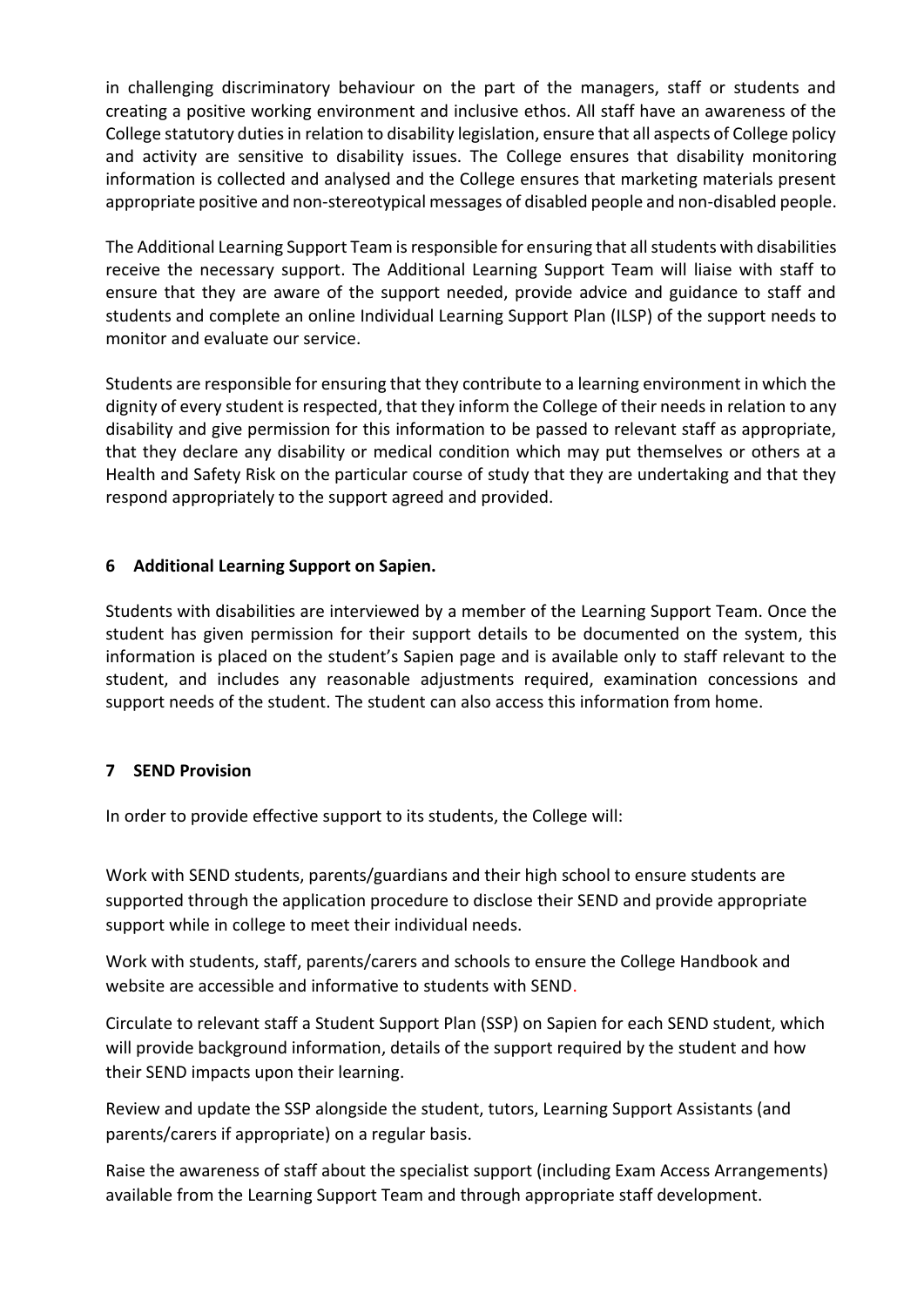Link potential students into the College environment and sessions to smooth the transition process.

Liaise with the College Health and Safety and Facilities teams to ensure the college is accessible for students.

Regularly review and update the College's Disability Disclosure Policy.

Liaise with the College Examinations Officer to support exam concessions.

Continue to work with external mental health support agencies, such as CAMHS, to develop the support for students with mental health problems.

Evaluate the Learning Support provision and respond to subsequent issues

Engage with Local Authorities to support high needs students, including those with Education Health and Care Plans (EHCP).

Work alongside the Local Authority during transition from high school to college and in EHCP annual reviews.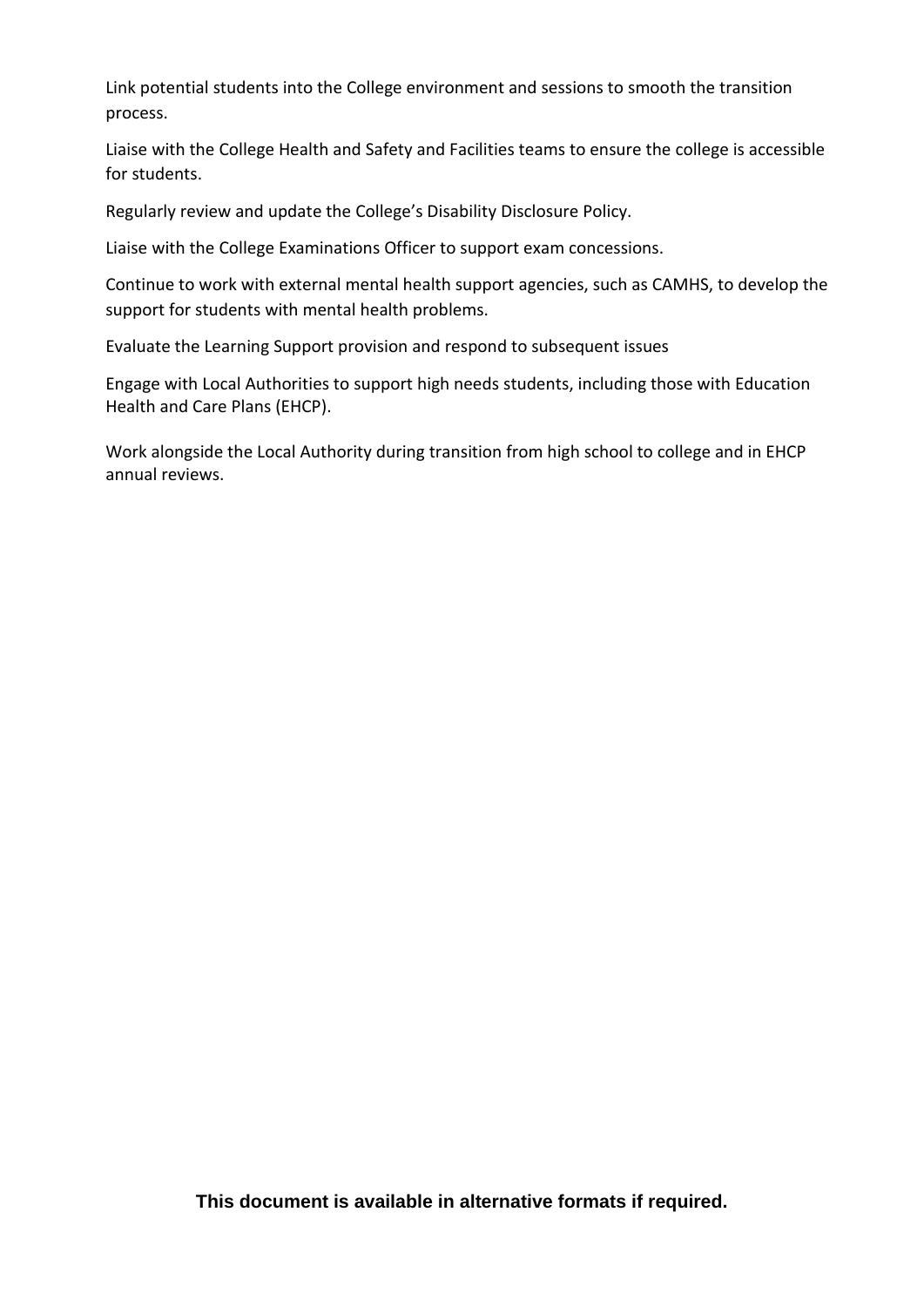*Appendix 1 Additional Learning support Interview Form/ disability disclosure agreement form*



# **Additional Learning Support interview form**

| Person completing the form |  |
|----------------------------|--|
|                            |  |

| <b>Student Name</b> |  | Date |  |
|---------------------|--|------|--|
|---------------------|--|------|--|

| Emergency contact name   | Relationship |  |
|--------------------------|--------------|--|
| Emergency contact number |              |  |

| Address |  |
|---------|--|
|         |  |

|                       | Other high |  |
|-----------------------|------------|--|
| <b>Current School</b> | schools    |  |
|                       | attended   |  |

| Career ambition / long term |
|-----------------------------|
| plans                       |
|                             |

| Courses discussed |  |  |
|-------------------|--|--|
|                   |  |  |
|                   |  |  |

| Nature of Difficulty / |  |  |
|------------------------|--|--|
| Disability             |  |  |
|                        |  |  |

| Explain how your difficulty |
|-----------------------------|
| may affect you and your     |
| learning                    |
|                             |

| What support do you get at<br>school? |
|---------------------------------------|
|                                       |